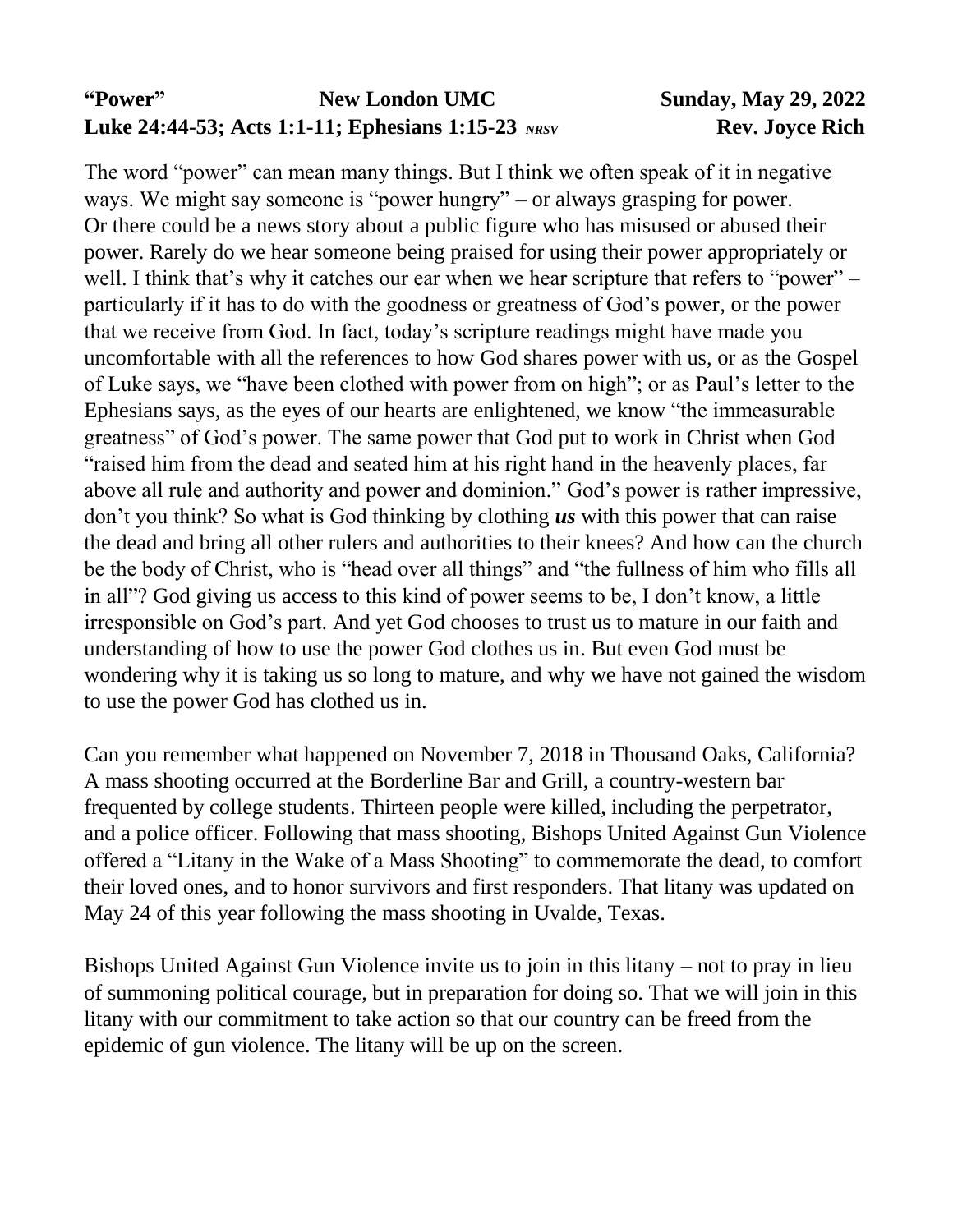# **Litany in the Wake of a Mass Shooting**

God of peace, we remember all those who have died in incidents of mass gun violence in this nation's public and private spaces.

Six dead at the Wisconsin Sikh Temple.

### **Give to the departed eternal rest. Let light perpetual shine upon them.**

Twelve dead at an Aurora, Colorado movie theater.

**Give to the departed eternal rest. Let light perpetual shine upon them.**

Twenty-eight dead at Sandy Hook Elementary School in Newton, Connecticut. **Give to the departed eternal rest. Let light perpetual shine upon them.**

Six dead at Santa Monica College, California.

**Give to the departed eternal rest. Let light perpetual shine upon them.**

Seven dead at a Hialeah, Florida apartment complex.

**Give to the departed eternal rest. Let light perpetual shine upon them.**

Thirteen dead at the Washington Navy Yard.

**Give to the departed eternal rest. Let light perpetual shine upon them.**

Four dead at Fort Hood, Texas.

**Give to the departed eternal rest. Let light perpetual shine upon them.**

Seven dead in Isla Vista, near UC Santa Barbara.

**Give to the departed eternal rest. Let light perpetual shine upon them.**

Five dead at Marysville Pilchuck High School in Washington.

**Give to the departed eternal rest. Let light perpetual shine upon them.**

Six dead in Montgomery County, Pennsylvania.

**Give to the departed eternal rest. Let light perpetual shine upon them.**

Nine dead at Emanuel AME in Charleston, South Carolina.

**Give to the departed eternal rest. Let light perpetual shine upon them.**

Sixteen dead at a San Bernardino, California office.

**Give to the departed eternal rest. Let light perpetual shine upon them.**

Ten dead at Umpqua Community College, Oregon.

**Give to the departed eternal rest. Let light perpetual shine upon them.**

Six dead in Kalamazoo, Michigan.

**Give to the departed eternal rest. Let light perpetual shine upon them.**

Four dead at a Hesston, Kansas office.

**Give to the departed eternal rest. Let light perpetual shine upon them.**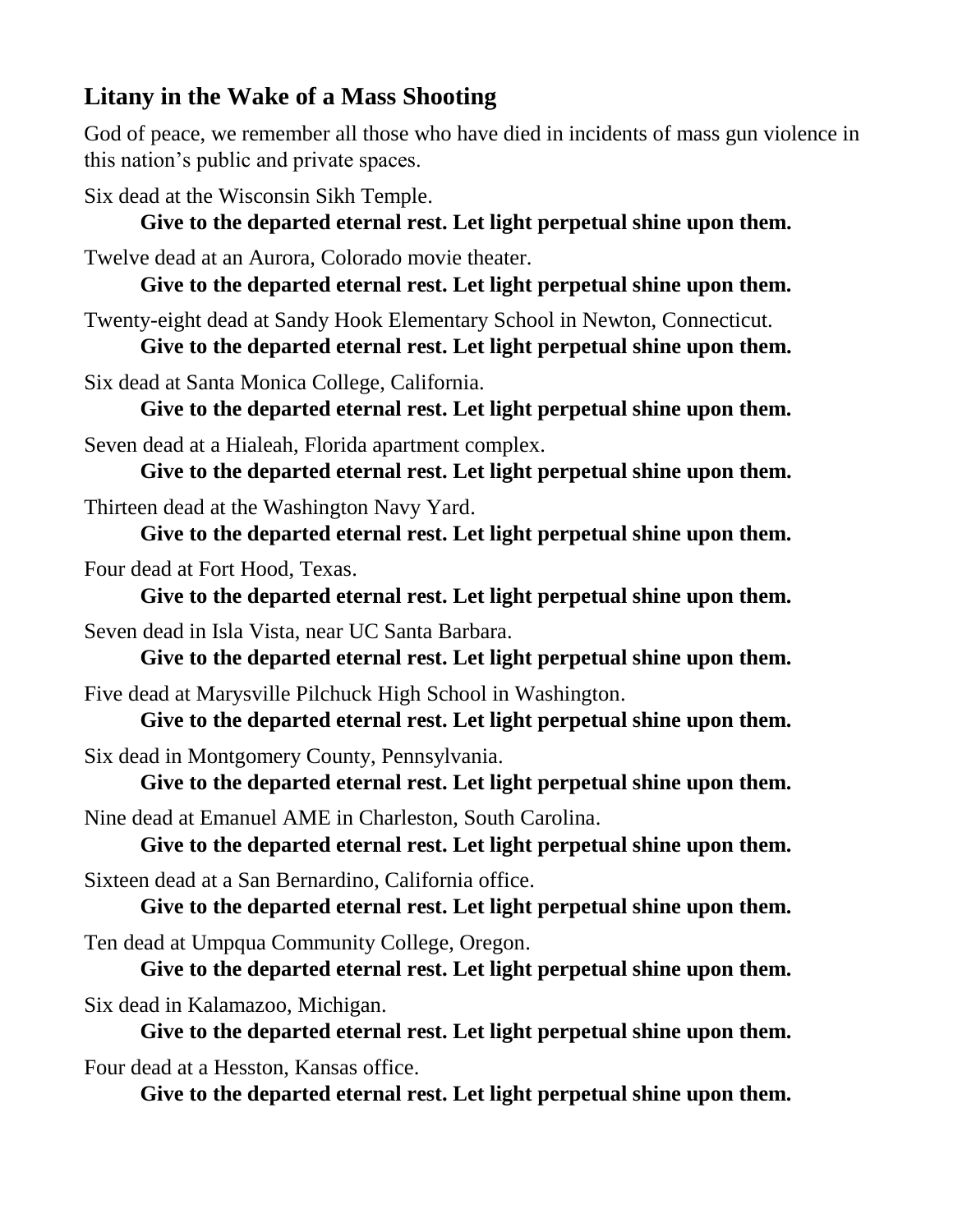Five dead at a Wilkinsburg, Pennsylvania backyard party.

**Give to the departed eternal rest. Let light perpetual shine upon them.**

Fifty dead at Pulse Nightclub in Orlando, Florida.

**Give to the departed eternal rest. Let light perpetual shine upon them.**

Five dead at Cascade Mall in Burlington, Washington.

**Give to the departed eternal rest. Let light perpetual shine upon them.**

Five dead at Fort Lauderdale Airport.

**Give to the departed eternal rest. Let light perpetual shine upon them.**

Four dead in Fresno, California.

**Give to the departed eternal rest. Let light perpetual shine upon them.**

Eight dead in Lincoln County, Mississippi.

**Give to the departed eternal rest. Let light perpetual shine upon them.**

Four dead at an Eaton Township, Pennsylvania supermarket.

**Give to the departed eternal rest. Let light perpetual shine upon them.**

Nine dead at a Plano, Texas football-watching party.

**Give to the departed eternal rest. Let light perpetual shine upon them.**

Fifty-nine dead at a Las Vegas, Nevada concert.

**Give to the departed eternal rest. Let light perpetual shine upon them.**

Twenty-seven dead at First Baptist Church in Sutherland Springs, Texas.

**Give to the departed eternal rest. Let light perpetual shine upon them.**

Seventeen dead at Marjory Stoneman Douglas High School in Parkland, Florida. **Give to the departed eternal rest. Let light perpetual shine upon them.**

Five dead at the Veterans Home in Yountville, California.

**Give to the departed eternal rest. Let light perpetual shine upon them.**

Four dead at a Nashville, Tennessee Waffle House.

**Give to the departed eternal rest. Let light perpetual shine upon them.**

Ten dead at Santa Fe High School, Texas.

**Give to the departed eternal rest. Let light perpetual shine upon them.**

Five dead at the Capital Gazette Newspaper in Annapolis, Maryland.

**Give to the departed eternal rest. Let light perpetual shine upon them.**

Four dead at the Fifth Third Center in Cincinnati, Ohio.

**Give to the departed eternal rest. Let light perpetual shine upon them.**

Four dead at a Rite Aid distribution center in Aberdeen, Maryland.

**Give to the departed eternal rest. Let light perpetual shine upon them.**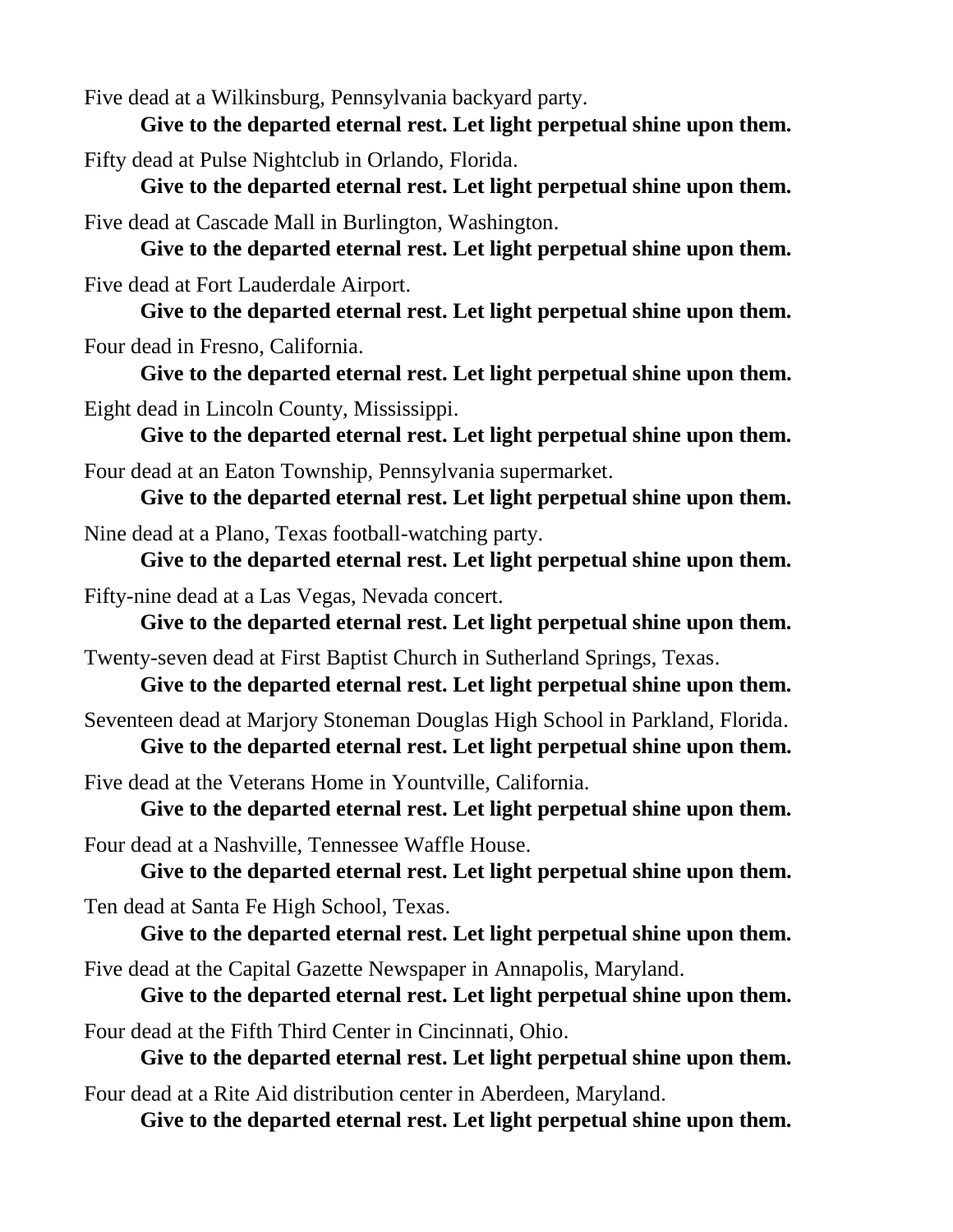Eleven dead at the Tree of Life Synagogue in Pittsburgh, Pennsylvania.

**Give to the departed eternal rest. Let light perpetual shine upon them.**

Thirteen dead at a bar in Thousand Oaks, California.

**Give to the departed eternal rest. Let light perpetual shine upon them.**

Five dead at a bank in Sebring, Florida.

**Give to the departed eternal rest. Let light perpetual shine upon them.**

Five dead in their homes in Ascension and Livingston parishes, Louisiana.

**Give to the departed eternal rest. Let light perpetual shine upon them.**

Six dead at an industrial park in Aurora, Illinois.

**Give to the departed eternal rest. Let light perpetual shine upon them.**

Four dead at a home in Clinton, Mississippi.

**Give to the departed eternal rest. Let light perpetual shine upon them.**

Four dead in Solon Township, Michigan.

**Give to the departed eternal rest. Let light perpetual shine upon them.**

Thirteen dead at a municipal building in Virginia Beach, Virginia.

**Give to the departed eternal rest. Let light perpetual shine upon them.**

Four dead at the Gilroy Garlic Festival in Gilroy, California.

**Give to the departed eternal rest. Let light perpetual shine upon them.**

Twenty-two dead at a Walmart in El Paso, Texas.

**Give to the departed eternal rest. Let light perpetual shine upon them.**

Ten dead in the Oregon District of downtown Dayton, Ohio.

**Give to the departed eternal rest. Let light perpetual shine upon them.**

Eight dead on the road between the cities of Odessa and Midland, Texas.

**Give to the departed eternal rest. Let light perpetual shine upon them.**

Five dead in their home in Elkmont, Alabama.

**Give to the departed eternal rest. Let light perpetual shine upon them.**

Four dead at a bar in Kansas City, Kansas.

**Give to the departed eternal rest. Let light perpetual shine upon them.**

Four dead at a backyard football watch party in Fresno, California.

**Give to the departed eternal rest. Let light perpetual shine upon them.**

Six dead in a cemetery and kosher market in Jersey City, New Jersey.

**Give to the departed eternal rest. Let light perpetual shine upon them.**

Six dead at the Molson Coors complex in Milwaukee, Wisconsin.

**Give to the departed eternal rest. Let light perpetual shine upon them.**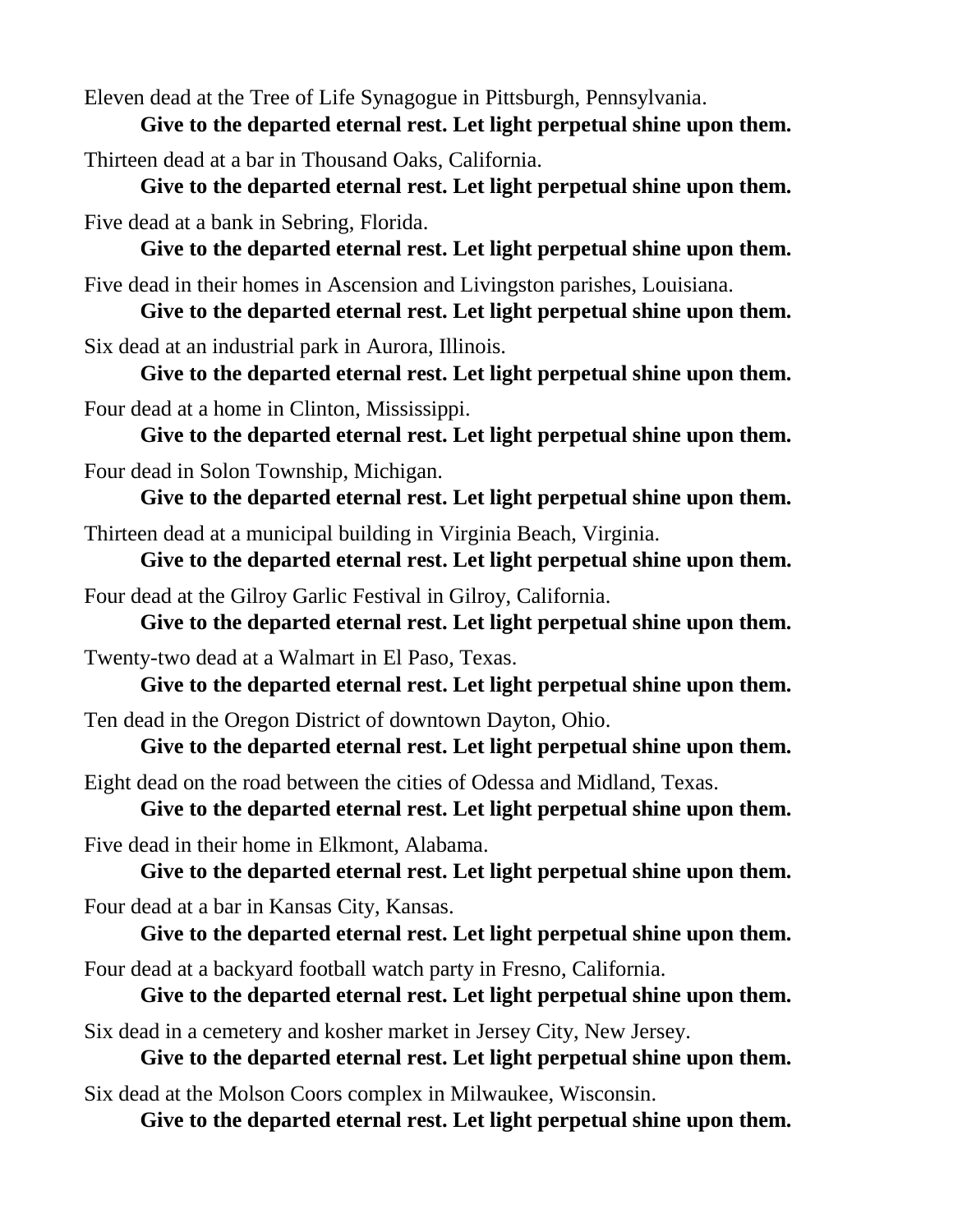Five dead at a convenience store in Springfield, Missouri.

**Give to the departed eternal rest. Let light perpetual shine upon them.**

Five dead in the northeast side of Indianapolis, Indiana.

**Give to the departed eternal rest. Let light perpetual shine upon them.**

Eight dead at three spas in Atlanta, Georgia.

**Give to the departed eternal rest. Let light perpetual shine upon them.**

Ten dead at a grocery store in Boulder, Colorado.

**Give to the departed eternal rest. Let light perpetual shine upon them.**

Four dead at an office complex in Orange, California.

**Give to the departed eternal rest. Let light perpetual shine upon them.**

Five dead at a home in Rock Hill, South Carolina.

**Give to the departed eternal rest. Let light perpetual shine upon them.**

Nine dead at a FedEx facility in Indianapolis, Indiana.

**Give to the departed eternal rest. Let light perpetual shine upon them.**

Seven dead at a birthday party in Colorado Springs, Colorado.

**Give to the departed eternal rest. Let light perpetual shine upon them.**

Ten dead at a rail yard in San Jose, California.

**Give to the departed eternal rest. Let light perpetual shine upon them.**

Four dead at Oxford High School in Oxford Township, Michigan.

**Give to the departed eternal rest. Let light perpetual shine upon them.**

Five dead in Lakewood and Denver, Colorado.

**Give to the departed eternal rest. Let light perpetual shine upon them.**

Five dead at The Church in Sacramento, California.

**Give to the departed eternal rest. Let light perpetual shine upon them.**

Six dead in downtown Sacramento, California.

**Give to the departed eternal rest. Let light perpetual shine upon them.**

Ten dead at a supermarket in Buffalo, New York.

**Give to the departed eternal rest. Let light perpetual shine upon them.**

Nineteen students and two teachers dead at Robb Elementary School in Uvalde, Texas. **Give to the departed eternal rest. Let light perpetual shine upon them.**

All those who have died in any incident of gun violence.

**Give to the departed eternal rest. Let light perpetual shine upon them.**

For survivors of gun violence.

**Grant them comfort and healing. Hear us , Lord.**